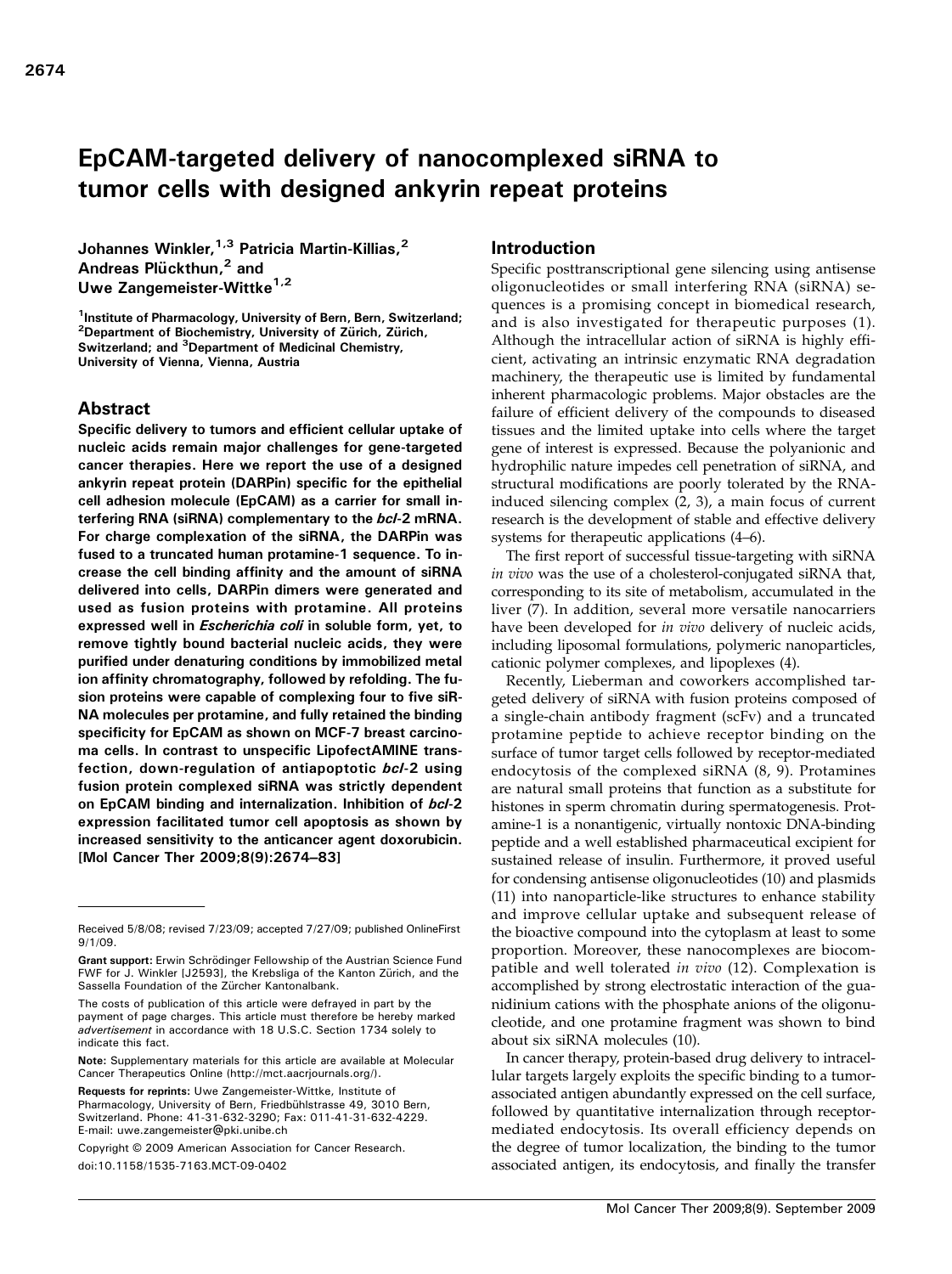of the payload from the endosome to the cytoplasm. The epithelial cell adhesion molecule (EpCAM) is a 40-kDa transmembrane glycoprotein frequently expressed in solid tumors (13, 14), but with limited expression in normal epithelia. Recent evidence suggests its overexpression particularly on cancer-initiating cells isolated from colon, breast, pancreas, and prostate carcinomas (15–17). Originally, EpCAM was proposed to be a cell-cell-adhesion molecule, but later insights revealed a more versatile biological role, including cell differentiation, proliferation, migration, and signaling (18). Recently, the mechanism of EpCAM signaling has been elucidated in more depth, and intramembrane proteolysis was identified as a key event to activate its mitogenic activity (19). Upon binding to antibodies, EpCAM is rapidly internalized and thus ideally suited for delivery of anticancer agents to intracellular targets (20–22). These properties suggest EpCAM as a promising target for highly selective ligand-guided cancer therapy.

Designed ankyrin repeat proteins (DARPins) are a novel class of nonimmunoglobulin binding proteins relying on the modularity of ankyrins (23–26). The ankyrin repeat motif consists of 33 amino acids forming a loop, a β-turn, and two antiparallel α-helices connected by a tight turn. Their small size, high stability, and high-yield expression in Escherichia coli (E. coli) allow engineering procedures usually not well tolerated by antibodies. They have no cysteine, and unique cysteines can thus easily be introduced for site-specific modifications. High-affinity binders against soluble or membrane-bound antigens can be readily derived from designed protein libraries consisting of four to six repeats using ribosome or phage display. In summary, DARPins represent a new class of binding molecules with excellent biochemical properties, which can be ideally employed for tumor targeting.

Here we describe for the first time the use of a novel EpCAM-specific DARPin (C9) to generate fusion proteins with protamine-1 for complexation of siRNA complementary to antiapoptotic bcl-2, a potent inhibitor of apoptosis implicated in cancer drug resistance. Monomeric and dimeric DARPin-protamine fusion protein constructs were tested, and their ability to down-regulate bcl-2 expression and facilitate tumor cell apoptosis in an EpCAM-dependent manner is shown.

## Materials and Methods

#### Generation of DARPin and DARPin-Protamine Fusion **Proteins**

The EpCAM-specific DARPin C9 was selected by ribosome display from a designed ankyrin repeat protein library essentially as described for Her-2 binders (26), using the biotinylated extracellular domain of EpCAM as target. The detailed procedure and characterization of the binders will be described elsewhere.<sup>4</sup>

For the generation of C9-protamine fusion proteins, truncated protamine (final sequence RSQSRSRYYRQRQRS-RRRRRRSRS) was amplified from the plasmid pACgp67B-Her2mP (10) obtained from Addgene, using primers engineered to include HindIII and NheI restriction sites (forward, 5′-ACTGCATAAGCTTGGTGGTTCTTCTCG-CAGCCAGAGCCGG-3′ and reverse, 5′-CATCTCGGC-TAGCTCATTAATGGTGGTGGTGATG-3 ′). After restriction, the amplicon was inserted into the vector pQE30ss to create a COOH-terminal fusion to the DARPin C9. For expression in E. coli BL21 CodonPlus, the expression insert was religated after EcoRI/NheI digestion into the vector pMPAG6, which encodes the lacl gene under control of the laclq promoter. The monomeric protein has composition  $MRGSH<sub>6</sub>-C9-GGSS-Protamine-H6$ , where the first sequence constitutes a NH2-terminal his tag, followed by the DARPin C9 sequence, a short linker, the protamine fragment, and a COOH-terminal his tag.

Plasmids for dimers C9D ( $MRGSH<sub>6</sub>-C9-(GGGGS)<sub>4</sub>-C9$ ) and C9D-P ( $MRGSH_6$ -C9-(GGGGS)<sub>4</sub>-C9-GGSS-Protamine- $H<sub>6</sub>$ ) were generated by three-fragment ligation of the respective expression vector digested with EcoRI/BamHI, an insert encoding C9, digested with EcoRI/HindIII, and synthetic oligonucleotides for inserting a (GGGGS)<sub>4</sub> linker (forward: 5 ′ -AGCTAAATGGTGGCGGAGGTTCAGGTG-GAGGCGGTTCAGGTGGCGGAGGTTCAGGTG-GAGGCGGTTCAG-3′, reverse: 5′-GATCCTGAAC-CGCCTCCACCTGAACCTCCGCCACCTGAACCGCCTC-CACCTGAACCTCCGCCACCATTT-3′).

Plasmids for proteins with leucine zippers (sequence RMKQLEDKVEELLSKNYHLENEVARLKKLVGERKLN), C9LZ (MRGSH<sub>6</sub>-C9-GGGG-Leucine Zipper), and C9LZ-P  $(MRGSH<sub>6</sub>-C9-GGGG-Leucine Zipper-GGSS-Protamin-H<sub>6</sub>)$ were generated by ligation of oligonucleotides (forward: 5′-AGCTAAATGGAGGCGGTGGTCGTATGAAA-CAGCTGGAGGATAAAGTCGAAGAGTTGCTCTCGAA-GAACTATCACCTTGAGAATGAAGTCGCTCGTCTGAA-GAAACTTGTCGGTGAACGTA-3′, reverse: 5′-AGC-TTACGTTCACCGACAAGTTTCTTCAGACGAGCGACTT-CATTCTCAAGGTGATAGTTCTTCGAGAGCAACTCTTC-GACTTTATCCTCCAGCTGTTTCATACGAC-CACCGCCTCCATTT-3′) and the respective expression vector digested by HindIII.

#### Protein Expression and Refolding

All proteins were expressed in E. coli BL21 CodonPlus (Stratagene). Bacteria were grown in 250 mL Luria-Bertani broth at 30°C to an optical density at 600 nm of 0.6, when expression was induced by addition of 0.5 mmol/L isopropyl β-D-1-thiogalactopyranoside (Sigma). After 5 h, bacteria were centrifuged and stored overnight at −20°C.

For native protein purification (for proteins not containing protamine tails), cells were thawed on ice and resuspended in 12 mL 100 mmol/L NaH2PO4, 10 mmol/LTris, 300 mmol/ L NaCl, 10 mmol/L imidazole, and 20% glycerol at pH 8.0. After sonication with a MSE 150 watt Ultrasonic Disintegrator (MSE Scientific Instruments) and centrifugation, supernatants were added to 400 μL Ni-NTA (Qiagen) and shaken at  $4^{\circ}$ C for 60 min. The lysate/resin mixture was loaded on a  $4^{\circ}$ C for 60 min. The lysate/resin mixture was loaded on a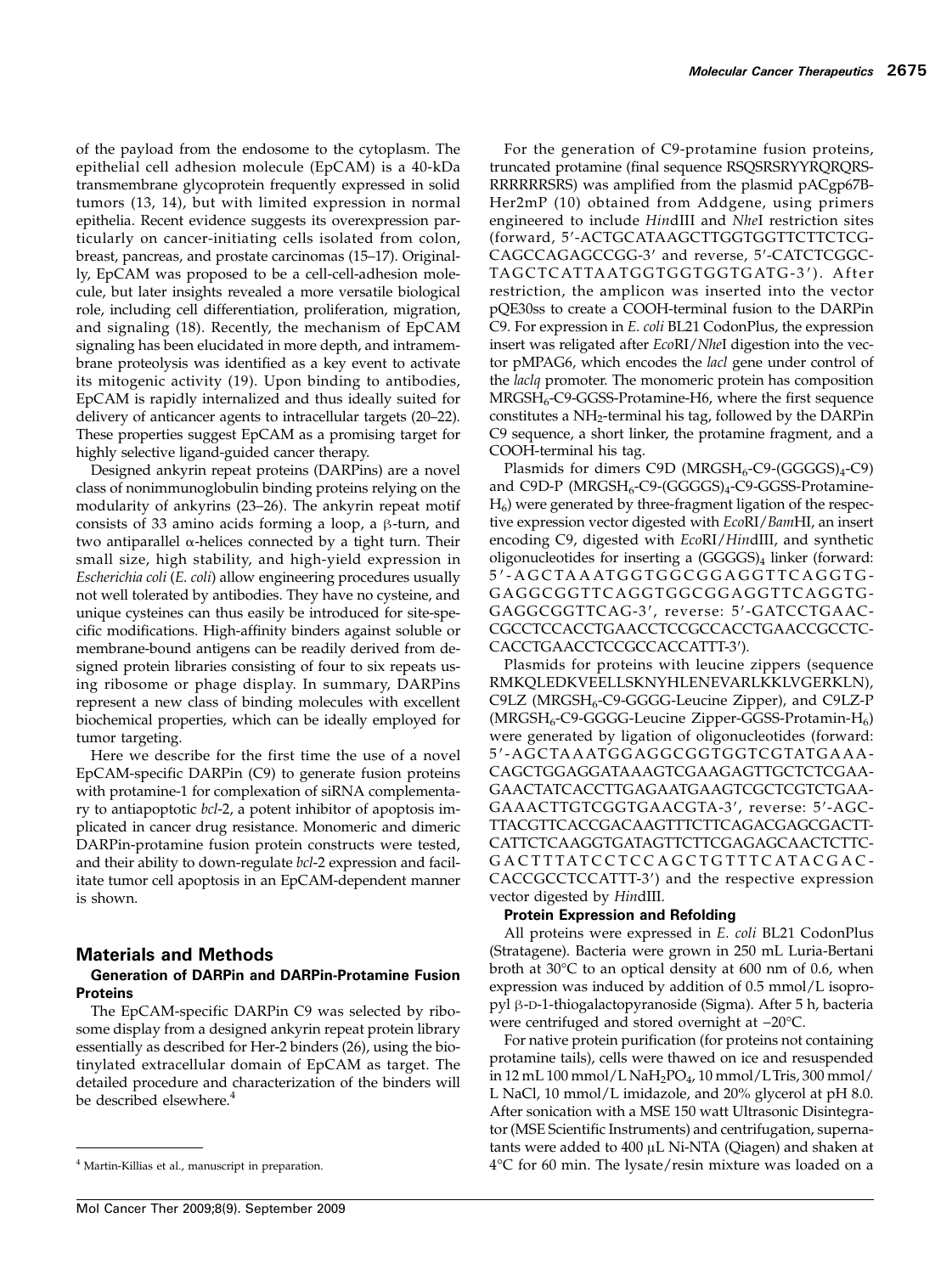polypropylene column (Qiagen) and the resin was washed thoroughly with lysis buffer. His-tagged proteins were eluted with 100 mmol/L  $NaH_2PO_4$ , 10 mmol/L Tris, 300 mmol/L NaCl, 250 mmol/L imidazol, and 20% glycerol at pH 8.0. For buffer exchange, protein solutions were dialyzed against PBS with 20% glycerol using SpectraPor FloatALyzers (Spectrum Labs) with a molecular weight cutoff of 8 kDa.

Fusion proteins containing a protamine fragment were purified under denaturing conditions. Cells were thawed and resuspended in 12 mL 100 mmol/L  $NaH_2PO_4$ , 10 mmol/L Tris, and 8 mol/L urea at pH 8.0. After sonication and centrifugation, supernatants were added to 400 μL Ni-NTA and shaken for 30 min at room temperature. The lysate/resin mixture was then loaded on a polypropylene column. The resin was washed thoroughly with lysis buffer, and subsequently with a urea gradient (8 to 0 mol/L urea) for on-column refolding. His-tagged proteins were eluted with 100 mmol/L  $NaH_2PO_4$ , 10 mmol/L Tris, 300 mmol/L NaCl, 250 mmol/L imidazol, 20% glycerol, pH 8.0. For buffer exchange, protein solutions were dialyzed against PBS with 20% glycerol.

## Cell Lines

The breast carcinoma cell line MCF-7, the colon carcinoma cell line HT-29, and the human embryonic kidney cells HEK293T were obtained from the American Type Culture Collection. Cells were grown in DMEM including GlutaMax (Invitrogen). Culture media were supplemented with 10% FCS, 50 IU/mL penicillin, and 50 μg/mL streptomycin (all Invitrogen), and cell cultures were maintained at 37°C in a humidified atmosphere containing  $5\%$  CO<sub>2</sub>.

## siRNA

The sequence of the siRNA complementary to the bcl-2 mRNA was sense, 5′-UCAGGUACUCAGUCAUCCA-CA-3′, antisense, 5′-UGUGGAUGACUGAGUACCUGA-3′ (underlined nucleotides are 2'-O-methylated, others are unmodified ribonucleotides). Scrambled siRNA (sense, 5′-UGUGGAUGACUGAGUACCUGA-3′, antisense, 5′-UCAGGUACUCAGUCAUCCACA-3′) was used as specificity control. For internalization studies, 5′-terminal FITC-labeled siRNA and control oligonucleotides were used. All sequences were synthesized on a PolyGen 10 column DNA Synthesizer (PolyGen), desalted by Sep-Pak cartridges (Waters), and analyzed for purity by gel electrophoresis.

## Analysis of EpCAM Binding

Binding of DARPin and fusion proteins to purified Ep-CAM was analyzed by ELISA using the extracellular domain of EpCAM. The wells of a 96-well ELISA plate (Greiner Bio-One GmbH) were coated with 66 nmol/L neutravidin (Pierce Biotechnology) at 4°C and washed with TBS containing 0.1% Tween 20 (TBST). Following saturation with 0.2% bovine serum albumin (Sigma-Aldrich), a 50 nmol/L solution of EpCAM was added to the wells for 1 h at room temperature. After thorough washing with TBST, a 50 nmol/L solution of DARPin or the fusion protein C9-P, C9D-P, or C9-LZ-P was added. Binding was detected using an anti-RGS-His antibody (Qiagen; 1:1,000), an antimouse-IgG-alkaline phosphatase conjugate (Pierce; 1:10,000) and p-nitrophenylphosphate (Fluka). The absorbance of the p-nitrophenylphosphate product was measured after 60 min in a plate reader (DigiScan, Asys Hitech GmbH).

To measure binding of the ligands to EpCAM on the cell surface, cells were trypsinized, washed, and resuspended in PBS containing 1% FCS (PBS/FCS). Thereafter, cells were put on ice and incubated with DARPin or the fusion protein C9-P, C9D-P, or C9-LZ-P at the indicated concentrations for 1 h. After washing twice, cells were further incubated with a secondary anti-Penta-His Alexa Fluor 488-conjugate antibody (Qiagen; 1:200) for 1 h on ice in the dark. Following repeated washing, cells were resuspended in 500 μL PBS/ FCS and analyzed by flow cytometry using a FACSCalibur (Becton Dickinson). Secondary antibody alone was used as a negative control.

To measure the association of siRNA with target cells, the fusion proteins C9-P, C9D-P, and C9-LZ-P were complexed with FITC-labeled siRNA at a molar ratio of 1:4 for 30 min on ice, and suspended cells were added to the solution to give a final protein concentration of 50 nmol/L. After 1 h on ice, cells were washed at least three times with 1 mL PBS/FCS, resuspended in 500 μL PBS/FCS and subjected to flow cytometry analysis.

## Internalization of siRNA and Confocal Microscopy

Cells were seeded on coverslips at densities of  $5 \times 10^4$ cells/well. FITC-labeled siRNA was mixed with the fusion protein C9-P at a molar ratio of 4:1 in 100 μL PBS, and incubated at room temperature for 30 min before being added to the cells in 400 μL medium containing 10% FCS. LipofectAMINE 2000 (Invitrogen) transfection of cells was done according to the manufacturer's instructions. After 4 h, cells were washed with PBS and fixed with 2 % formaldehyde in PBS (10 min, RT). Coverslips were mounted on glass slides and cells were analyzed with a LSM 510 confocal microscope selecting a confocal plane to ensure that intracellular fluorescence was measured (Carl Zeiss MicroImaging).

#### Quantitative Reverse Transcriptase-PCR

MCF-7 cells were cultured in 24-well plates at a density of  $1 \times 10^5$  cells/well. The siRNA was mixed with the fusion protein C9-P, C9D-P, or C9-LZ-P at a molar ratio of 4:1 in 100 μL PBS and incubated at room temperature for 30 min before being added to cells in 400 μL medium containing 10% FCS. LipofectAMINE 2000 transfection of cells was done according to the manufacturer's instructions. Addition of siRNA was repeated after 24 h. Cells were harvested for mRNA quantification after a total of 48 h and total RNA was isolated from cells using Trizol reagent (Sigma). For cDNA synthesis, 0.5 μg of extracted RNA was transcribed by RevertAid M-MuLV reverse transcriptase (Fermentas) using a random hexamer primer. Real-time monitoring of PCR amplification of the cDNA was done in an iCycler (Bio-Rad) using SybrGreen MasterMix (Bio-Rad). Primers were: forward, 5′-ATGTGTGTGGAGAGCGTCAACC-3′, reverse, TGAGCAGAGTCTTCAGAGACAGCC. Relative quantification of gene expression was calculated by the ΔCt method using 18S-rRNA (primer forward, 5′-CGATTCCGTGGGTGGTGGTG-3′, reverse, 5′-CATGC-CAGAGTCTCGTTCGTTATC-3′) as internal standard. Statistical evaluation was done by one-way ANOVA.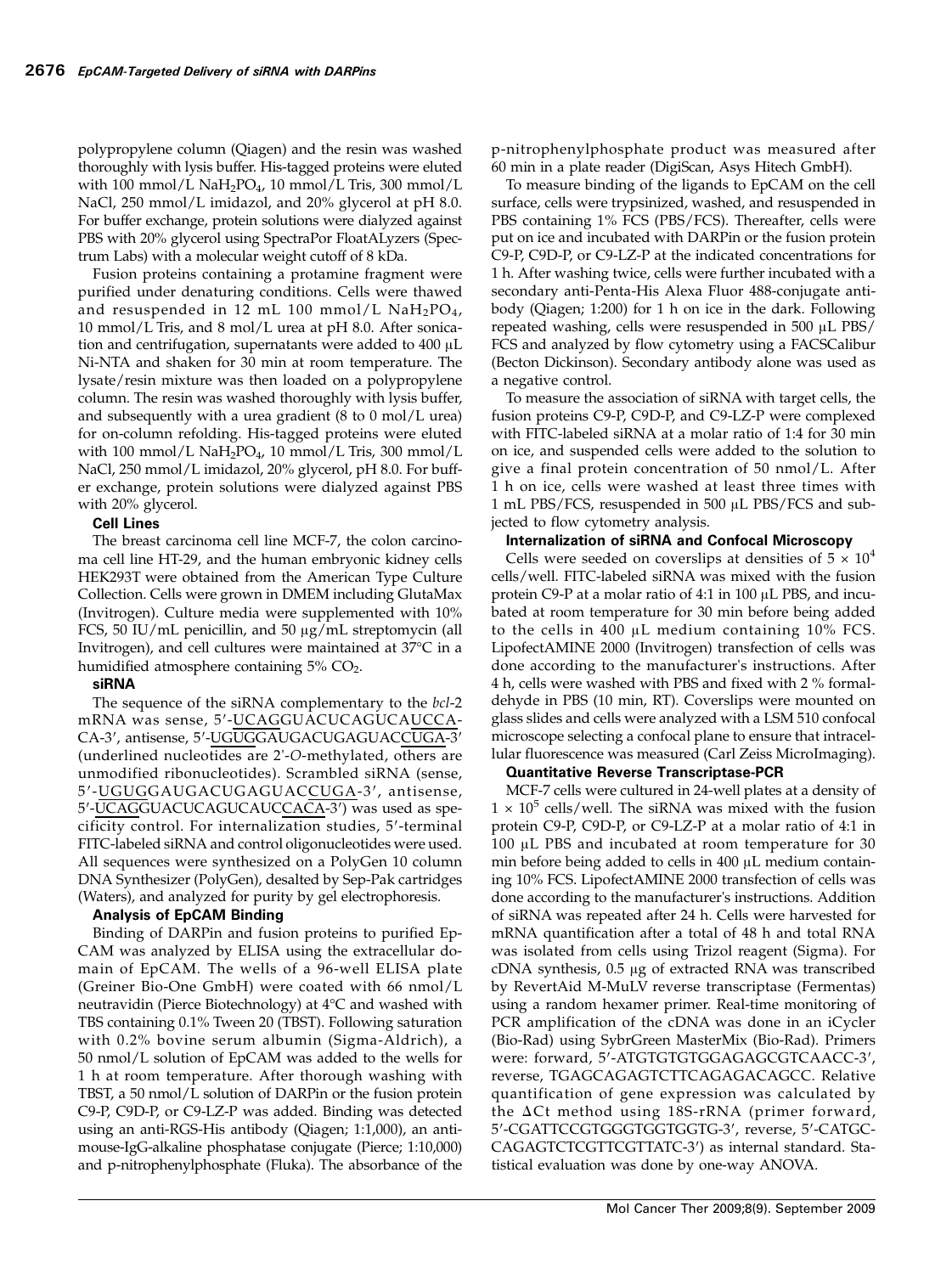## Western Blotting

Treatment of cells with siRNA complexed to fusion proteins and LipofectAMINE-mediated transfection was done as described above. Cells were lysed after 48 h (50 mmol/L Tris-HCl, pH 7.4, 150 mmol/L NaCl, 10% Triton X, 10% glycerol, 2 mmol/L EDTA, 2 mmol/L EGTA, 40 mmol/L β-glycerolphosphate, 50 mmol/L sodium fluoride, 10 μg/mL leupeptin, 10 μg/mL aprotinin, 1 μmol/L pepstatin, 1 mmol/L phenylmethylsulfonylfluoride). Thirty micrograms of soluble total protein, quantified by a Bradford assay, were separated on a 12.5% polyacrylamide SDS gel and transferred to a nitrocellulose membrane in a tank blotter (Bio-Rad). The membranes were blocked in TBST containing 5% nonfat milk and incubated overnight at 4°C with rabbit anti-bcl-2 monoclonal antibody (Epitomics). β-Actin staining with goat antiactin antibodies (Santa Cruz Biotechnology) was used as loading control. After incubation with secondary antirabbit or antigoat polyclonal antibodies conjugated to horseradish peroxidase (Santa Cruz), visualization was achieved using the ECL kit (GE Healthcare) and Hyperfilm ECS (GE Healthcare). Protein bands were quantified using QuantityOne Software (Bio-Rad) and normalized to the respective β-actin bands.

#### Determination of Chemosensitization

Cells were seeded at a density of  $2 \times 10^4$  cells/well in 96-well plates and cultured overnight. The bcl-2-targeted siRNA (200 nmol/L) was complexed with the fusion protein C9-P, C9D-P, or C9-LZ-P at a molar ratio of 4:1 in 20 μL PBS, and incubated at room temperature for 30 min before being added to cells in 80 μL medium containing 10% FCS. Treatment with siRNA was repeated after 24 h. After 48 h, the medium was replaced with 100 μL medium containing the indicated concentrations of doxorubicin and cells were incubated for another 24 h before viability was determined in CellTiter 96 AQueous One Solution Cell Proliferation Assays (Promega) according to the manufacturer's instructions. Curves were fitted using the Hill-Slope model to calculate the  $IC_{50}$  values. Statistical analysis was done by one-way ANOVA.

## Results

## Expression and Purification of DARPin and Fusion Proteins

DARPins binding to EpCAM were selected from a designed ankyrin repeat protein library using ribosome display  $(27, 28)$  and the extracellular domain of EpCAM as target.<sup>4</sup> As a first generation binder, DARPin C9 was obtained. It expressed well (48 mg/L purified yield) in an E. coli strain coexpressing rare arginine tRNA and showed half-maximal binding activity at about 25 nmol/L, as determined by ELISA using the extracellular domain of EpCAM. DARPin C9 was used for the generation of a fusion protein with truncated protamine for complexation of siRNA complementary to bcl-2 (C9-P; Fig. 1) at the COOH-terminus of the DARPin.

Native immobilized metal ion affinity chromatography purification with Ni-NTA resulted in high yields with low contamination by other proteins, but a high amount of nucleic acid was found to be copurified. Attempts to degrade the bacterial nucleic acid binding tightly to the protamine part of the fusion protein by benzonase treatment failed to remove the contaminants. Nucleic acid contaminations, however, were readily removed when the proteins were adsorbed to Ni-NTA under denaturing conditions (Fig. 2A). Subsequent washing of the Ni-NTA-bound protein, still under denaturing conditions, followed by oncolumn renaturation using an urea gradient, provided a highly pure C9-P fusion protein at a yield of 21 mg/L E. coli culture.

#### Cell Binding Activity of DARPin and Fusion Proteins

Efficient and specific binding to a surface antigen on tumor cells is mandatory for tumor-targeted therapy. Cell binding was determined by flow cytometry analysis on Ep-CAM-positive and negative control cells. To improve the functional affinity of DARPin C9 on cells, two different types of C9 dimers were constructed (Fig. 1): (a) by joining two C9 sequences with a 20 aa flexible linker, which results in a head-to-tail arrangement (C9D, C9D-P) and (b) by adding a leucine zipper between C9 and the protamine peptide to produce a tail-to-tail dimer (C9LZ, C9LZ-P) caused by parallel arrangement of the two zipper helices (29). The latter approach also doubles the possible payload of siRNA that can be complexed per protein molecule as two protamine motifs are present.

The dimers expressed equally well in E. coli as the monomers. As shown by flow cytometry analysis, both C9 and C9-P bound specifically to EpCAM-positive MCF-7 and HT-29 cells, whereas binding to EpCAM-negative HEK293T cells was negligible (Fig. 3A). This shows that cell binding was mediated by the DARPin interacting with EpCAM, and not by protamine interacting with negative charges on the cell surface. Cell binding of C9-P was independent of its loading state (Figs. 2C and 3B). The dimer C9LZ as well as its fusion protein C9LZ-P indeed showed higher apparent affinity both in a sandwich ELISA assay using the purified extracellular domain of EpCAM (data not shown) and in a flow cytometry-based cell binding assay using EpCAMpositive MCF-7 cells. In contrast, dimerization in a headto-tail arrangement as in C9D, although also resulting in higher apparent affinity to purified EpCAM in ELISA, did not enhance the apparent binding activity for EpCAM expressed on target cells. This argues for an arrangement of the epitopes on cellular EpCAM such that the C9-LZ dimer, possessing a 2-fold axis of symmetry, can simultaneously bind two EpCAM monomers. Such an arrangement is not possible by the head-to-tail arrangement of the DARPins. As expected, no binding was measured to EpCAM-negative HEK293T control cells (Fig. 3B).

#### EpCAM-Specific Cell Binding of siRNA Complexed to C9-P

To be useful as a delivery vehicle, the DARPin-protamine fusion protein must complex siRNA on one site and bind to EpCAM on tumor cells with the other site. The electrophoretic mobility of C9-P in a native polyacrylamide gel shifted after addition of the siRNA to a position identical to that of C9 alone, indicating that the basic protamine was fully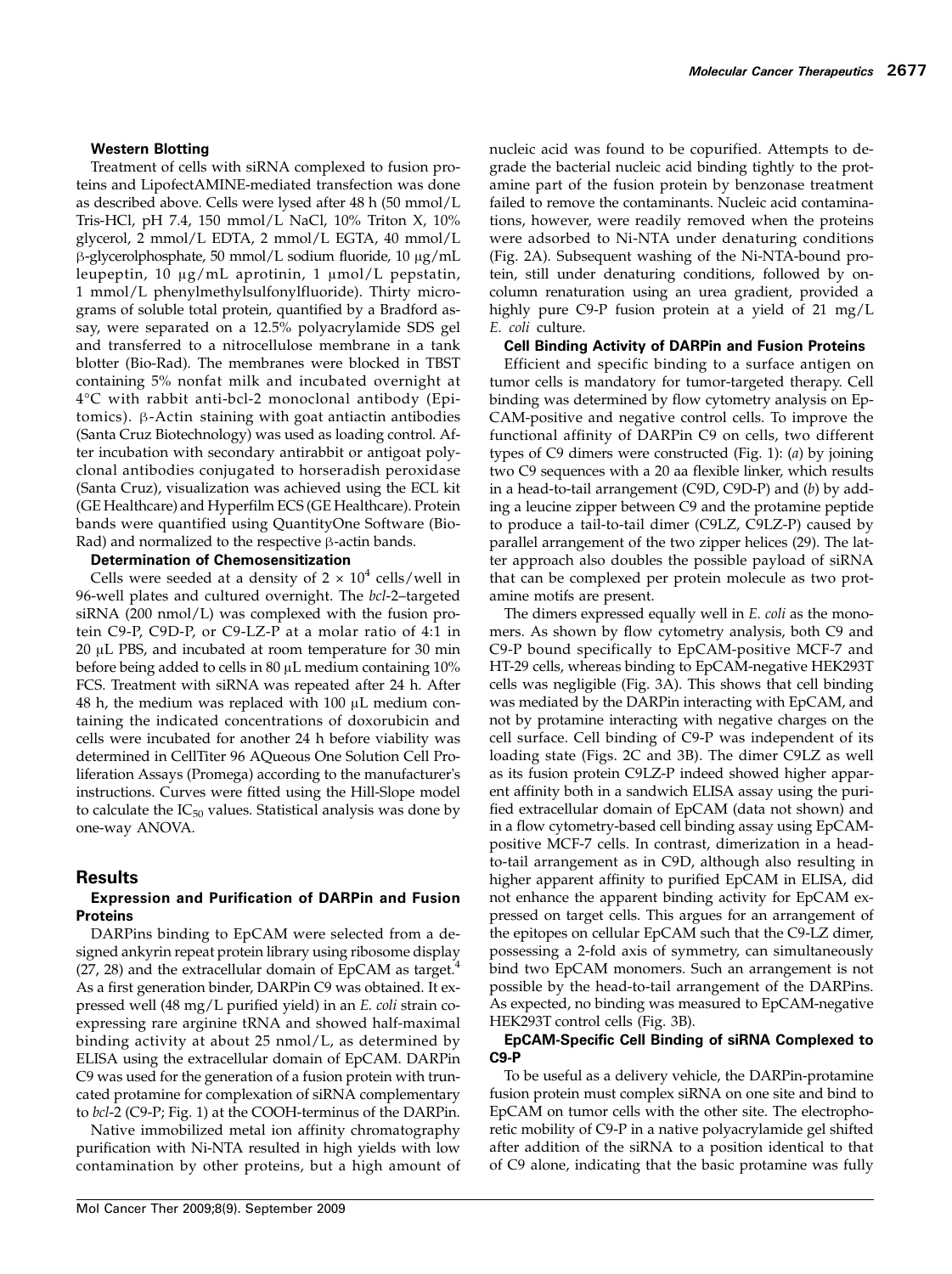neutralized by complexation with the nucleic acid (Fig. 2B). A gel filtration assay showed that about 80% of a 5-fold molar excess of siRNA was complexed to the fusion protein (data not shown), which is in line with findings from other studies reporting a capacity of about five siRNA molecules per protamine fragment (10). The protamine fragment in the C9-P fusion protein was therefore capable of complexing about four siRNA molecules under these conditions. We also tested the specificity of siRNA interaction with EpCAM-positive cells. FITC-labeled siRNA was found associated with EpCAMpositive cells only when complexed to C9-P, but not when applied as a mixture with C9 alone (Fig. 2C).

## Internalization of C9-P–siRNA Complexes in Tumor Cells

To investigate whether the fusion proteins can deliver their siRNA payload into cells upon binding to EpCAM on the cell surface, the uptake of FITC-labeled siRNA in MCF-7 cells was measured. Binding to and accumulation of fluorescence inside cells occurred only when cells were treated with C9-P complexed FITC-siRNA, but not upon treatment with C9 plus uncomplexed FITC-siRNA. Binding was quantified by flow cytometry, whereas internalization of the siRNA in MCF-7 cells was verified by confocal microscopy (Fig. 4). When complexed to C9-P a punctate pattern indicative of endo/lysosomal localization of the siRNA was found, but fluorescence was also found diffusely distributed in the cytoplasm. Similarly, LipofectAMINEtransfected siRNA also showed preferentially vesicular localization, although the signal intensity was slightly higher compared with C9-P.

#### Bcl-2 Down-Regulation With C9-P-siRNA Complexes in Tumor Cells

To confirm that the delivered siRNA was at least partly capable of escaping into the cytoplasm and activating the RNA interference pathway, bcl-2 mRNA and protein levels in MCF-7 cells were determined 48 h after addition of C9-P complexed siRNA. As measured by quantitative PCR, the bcl-2 mRNA was significantly reduced in a dose-dependent manner upon treatment with siRNA complexed to C9-P, C9D-P, and C9LZ-P ( $P < 0.001$  for all samples compared with the untreated control), but not after the addition of C9 plus uncomplexed siRNA nor after applying C9 complexed to a scrambled control siRNA sequence, not complementary to any human mRNA (Fig. 5). As a positive control, LipofectAMINE-transfected siRNA was used, resulting in the highest target down-regulation. Compared with the



Figure 1. Formats of DARPin C9 and its derivatives used in the study in ribbon representation. C9 is an EpCAM-binding DARPin. C9D is a dimer that consists of two C9 sequences joined by a flexible linker, resulting in a head-to-tail arrangement. C9LZ results from self-dimerization of the leucine zipper motif engineered to the COOH-terminus of C9. P indicates the respective fusion proteins containing the human protamine-1 peptide. Unstructured parts of homology models were modeled in a molecular dynamics simulation using the Insight II software package (Accelrys Software 2000).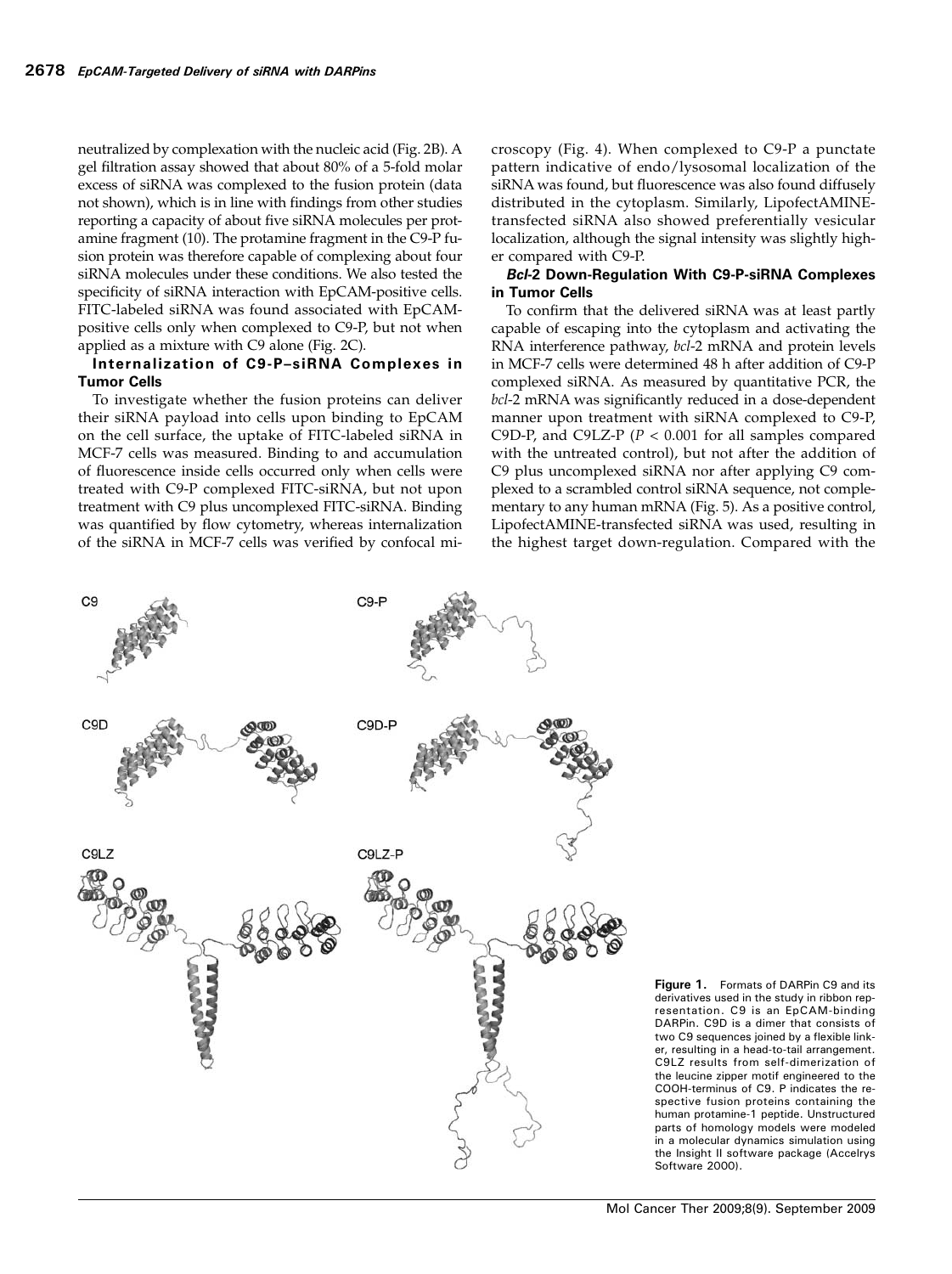

Figure 2. A, SDS-PAGE of purification fractions of fusion protein C9-P (22.6 kDa). CL, cleared lysate; I, insoluble fraction; FT, IMAC flow through; W1-3, three wash fractions; E1-3, three elution fractions; M, molecular weight marker. After protein expression and cell lysis in denaturing buffer (8 mol/L urea), the protein solution was purified by Ni-NTA in a batch purification, and subsequently loaded on a polypropylene column. Non–his-tagged impurities and nucleic acids were washed from the column using denaturing buffer. Subsequently, the his-tagged DARPin was refolded on the column by gradually lowering the urea concentration followed by elution in buffer containing 250 mmol/L imidazol. **B**, binding of C9-P to the 21mer bcl-2 siRNA. Samples were run on a native 15% polyacrylamide gel and stained with Coomassie blue. C, binding of FITClabeled siRNA to MCF-7 cells in the presence of C9 (black filled peak) or as a complex with C9-P (open grey peak). Cells were incubated on ice with a 4:1 mixture of FITC-labeled siRNA and C9 or C9-P for 1 h. After repeated washing, cell binding was determined by flow cytometry analysis.

C9-P monomer, the increase in bcl-2 down-regulation by the head-to-tail C9D-P dimer was only moderate. The bcl-2 mRNA was reduced to  $33 \pm 7\%$  (100 nmol/L) and  $16 \pm 2\%$ (200 nmol/L) after treatment with siRNA complexed to C9- P, and  $33 \pm 2\%$  (100 nmol/L) and  $21 \pm 2\%$  (200 nmol/L) after delivery of the siRNA complexed with C9D-P. This is consistent with the observation that this orientation of the dimer does not lead to an avidity increase, presumably because bivalent binding is geometrically impossible. In contrast, the effect after delivery with the tail-to-tail dimer C9LZ-P was more pronounced, and it reduced mRNA expression to  $16 \pm 1\%$  (100 nmol/L,  $P < 0.01$  compared with C9-P) and  $15 \pm 2\%$  (200 nmol/L). Unspecific LipofectAMINE transfection of siRNA decreased bcl-2 expression to  $7 \pm 2\%$  and  $3 \pm 1\%$ , underlining the influence of membrane permeabilization by the detergent.

The results with bcl-2 mRNA were confirmed on the protein level by Western blotting ( $P < 0.005$  for all samples compared with the untreated control). Bcl-2 protein was reduced to  $37 \pm 4\%$  (100 nmol/L) and  $29 \pm 7\%$  (200 nmol/L) by siRNA complexed to C9-P, to 39  $\pm$  4% and 31  $\pm$  6% complexed to C9D-P, and to 33  $\pm$  7% and 18  $\pm$  2% (P = 0.04 compared with C9-P) using complexation with C9LZ-P (Fig. 5B). Again, unspecific transfection of the siRNA with

LipofectAMINE 2000 resulted in the strongest reduction of bcl-2 protein among the fusion proteins tested  $(10 \pm 4\%)$  and  $7 \pm 4\%$ ). Both the results from measuring mRNA and protein levels suggest that the gain in cell binding activity by leucine zipper dimerization of C9 indeed improved the delivery of siRNA into the target cells. All experiments were done with the indicated siRNA concentrations using a complexation ratio of siRNA/protamine of 4:1, and all protein concentrations given of C9 derivatives refer to the single DARPin unit. Delivery of siRNA with the DARPin nanocomplexes also led to bcl-2 mRNA and protein downregulation in EpCAM-positive HT-29 colon carcinoma cells (Supplementary Materials).

## Chemosensitization of Tumor Cells using C9-P-siRNA **Complexes**

Down-regulation of bcl-2 in tumor cells was previously shown to facilitate apoptosis or sensitize cells to cytotoxic stimuli (30). To investigate the biological consequences of bcl-2 down-regulation by siRNA delivered by the fusion proteins, chemosensitization of MCF-7 cells to the anticancer agent doxorubicin was determined in cell viability assays (Fig. 6). When the bcl-2 siRNA was delivered as complexes with the fusion proteins C9-P, C9D-P, and C9LZ-P, MCF-7 cells, but not EpCAM-negative HEK293T cells became more susceptible to the cytotoxic effect of doxorubicin ( $P < 0.001$ ) for all samples compared with the untreated control for 0.1 μmol/L doxorubicin concentrations). siRNA complexation with C9LZ-P, but not with C9D-P, led to significantly higher chemosensitization than with monomer C9-P ( $P = 0.003$ ). In contrast, and as expected from its ability to deliver siRNA independent of EpCAM expression on the cell surface, LipofectAMINE-transfected siRNA also sensitized HEK293T cells to doxorubicin. As shown in Table 1, the decrease in the  $IC_{50}$  for doxorubicin was between 2- and 5-fold, compared with cells treated with doxorubicin alone or with an inactive mixture of C9 plus siRNA, which did not result in chemosensitization. On EpCAM-positive MCF-7 cells, sensitization by LipofectAMINE was similar to the effect of C9LZ-P. Thus, C9LZ-P facilitated apoptosis of MCF-7 cells by targeted bcl-2 down-regulation similar to LipofectAMINE, but most importantly, in contrast to LipofectAMINE, its effect was strictly dependent on EpCAM expression on the cell surface.

## **Discussion**

Targeted inhibition of antiapoptotic proteins, either by modulating their expression or activity, has been extensively studied as a strategy to improve the efficacy and specificity of cancer therapy, especially in combination with cytotoxic anticancer agents (31, 32). A great number of nucleic acid– based cancer therapeutics have been investigated in preclinical models, but only few have entered clinical trials (1, 6). Major obstacles are the lack of tumor-specific delivery and the inability of the highly charged molecules to penetrate the plasma membrane. Here, we describe the generation of a novel nonvesicular delivery system for therapeutic siRNA, which is based on the use of an EpCAM-specific DARPin, fused to an arginine-rich protamine sequence for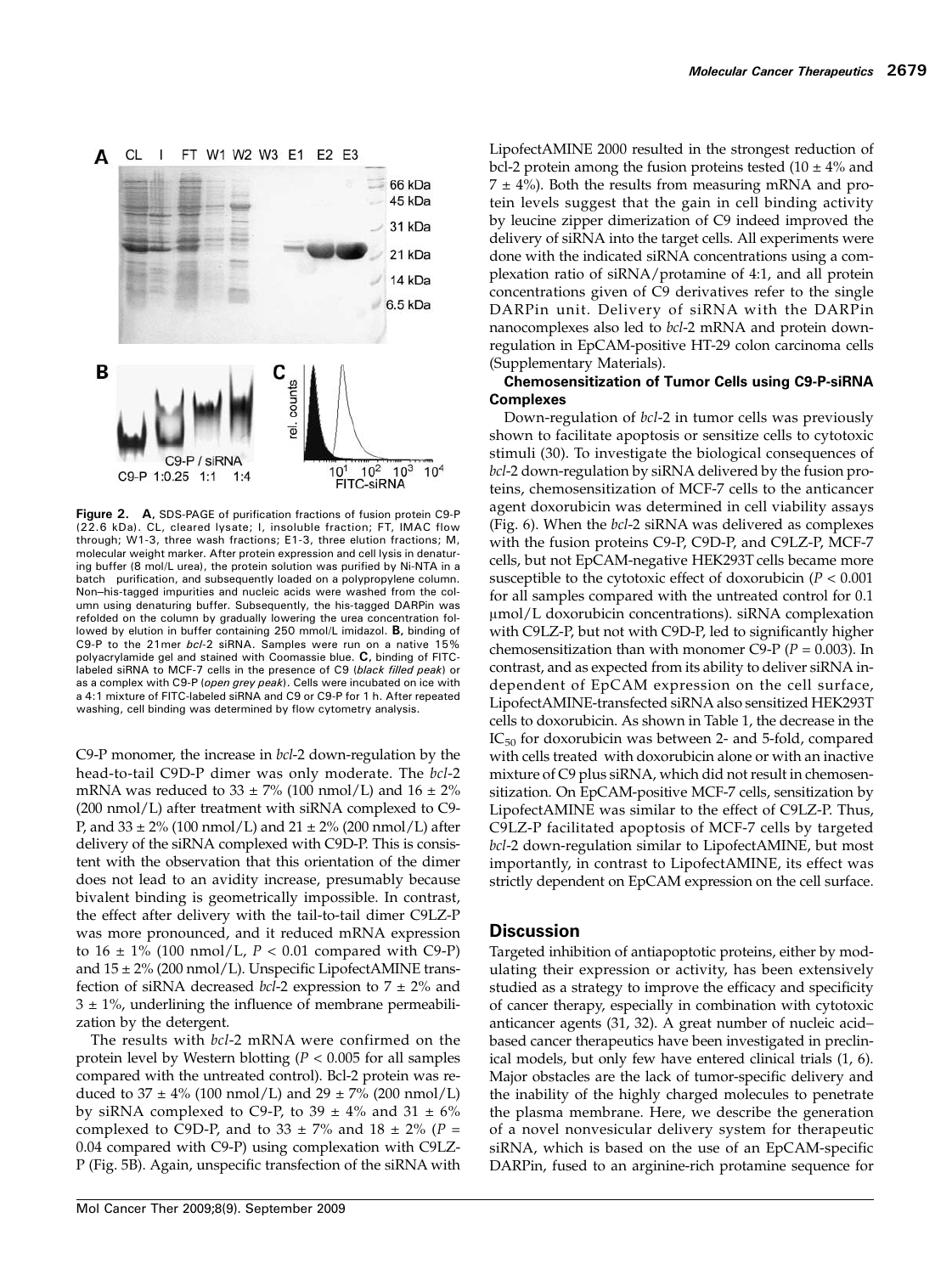

Figure 3. A, binding of EpCAM-targeted DARPin C9 and the fusion protein C9-P to EpCAM-positive MCF-7 and HT-29, and to EpCAM-negative HEK293T cells. Black filled peak, secondary antibody alone; open grey peak, C9 (without protamine fusion); open black peak, C9-P. Cells were trypsinized, resuspended in ice-cold PBS containing 1% FCS, and stained with the indicated proteins (1 μmol/L). FACS analysis was done following visualization with Alexa 488-conjugated anti-his-tag antibodies. B, cell binding activity of monomeric and dimeric C9 to EpCAM-positive MCF-7 and negative HEK293T control cells. Varying concentrations of DARPin C9 or the dimers C9D or C9LZ were added to the cells for 1 h before adding Alexa 488-conjugated anti-his-tag antibodies to determine the maximum binding concentrations by flow cytometry analysis.

complexation and delivery of nucleic acids into cells (8, 9). The DARPin-protamine fusion proteins were loaded with siRNA complementary to bcl-2 to specifically facilitate apoptosis in EpCAM-positive tumor cells.

The natural human protamine sequence consists of abundant rare arginine codons limiting efficient production in commonly used E. coli strains XL1-Blue and BL21, because the expression of heterologous proteins can deplete the pool of rare arginine tRNAs and stall translation. To overcome this limitation, we used the E. coli strain BL21 CodonPlus,

which contains extra copies of genes encoding tRNAs recognizing the arginine codons AGA and AGG. After removing contaminating bacterial DNA tightly bound to the protamine fragment by a denaturing purification protocol, we succeeded to obtain the fusion proteins C9-P, C9D-P, and C9LZ-P at a yield of approximately 20 mg/L from shake flask cultures. This high production rate and purification yield can be attributed to the favorable intrinsic properties of the DARPins (33), including efficient refolding after denaturation.



Figure 4. Internalization of FITC-conjugated bcl-2 siRNA in MCF-7 cells. The siRNA was complexed to C9-P in a molar ratio of 4:1 (A), to lipofectamine (B), or mixed with C9 lacking an oligonucleotide binding domain as negative control (C) and added to cells grown on coverslips. After incubation at 37°C for 4 h, cells were fixed and visualized by confocal microscopy. Z-stacks were examined to ensure the signal is inside the cells. Scale bar, 10 µm.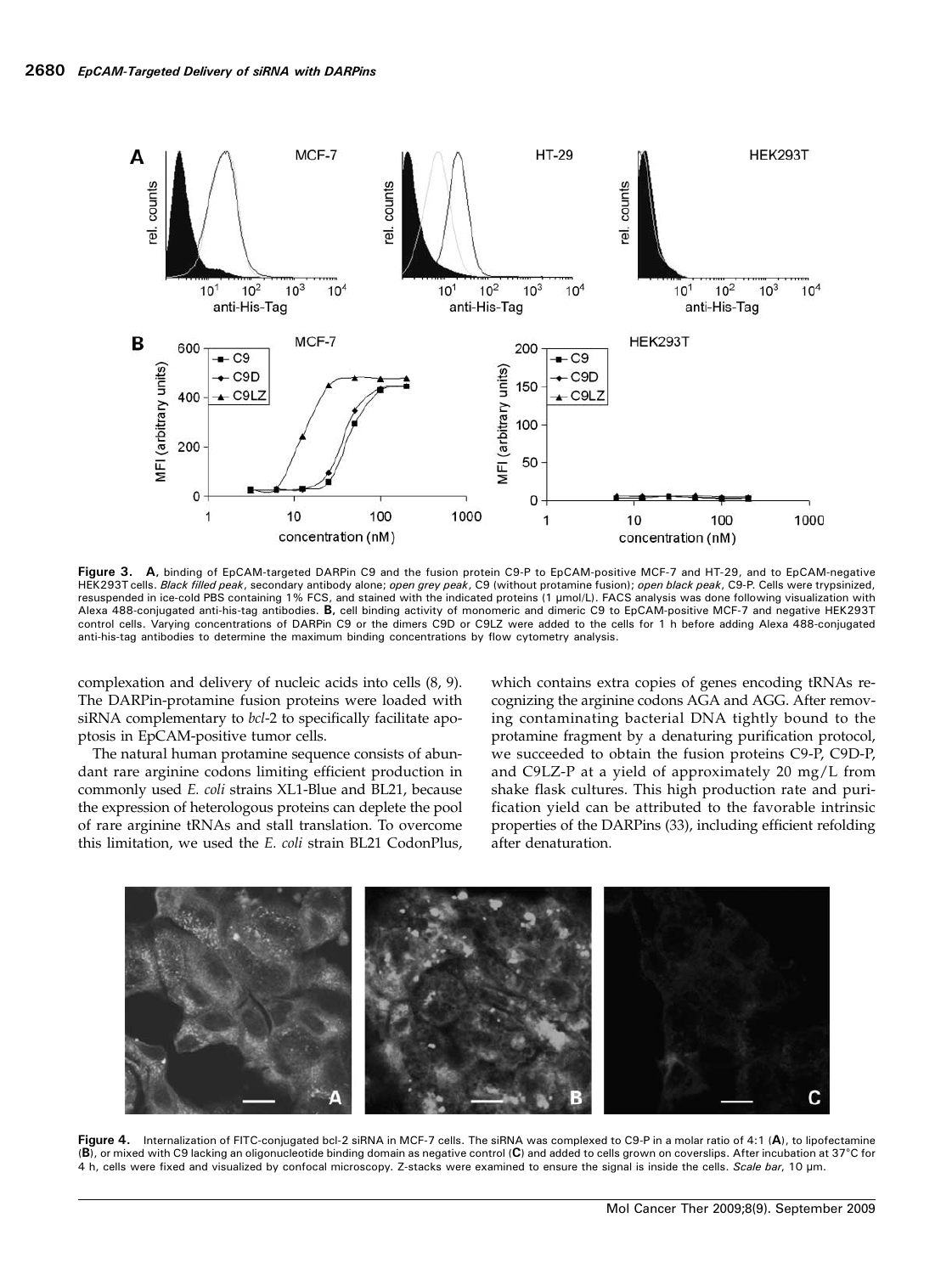100 nM

200 nM

lipofectamine

2000 siRNA

C9

siRNA

EpCAM is overexpressed in many solid human tumors, and cancer-initiating cells are sites of abundant expression. EpCAM is also efficiently internalized by receptor-mediated endocytosis and thus ideally suited for ligand-mediated drug delivery into cells. Flow cytometric analyses with MCF-7 breast and HT-29 colon carcinoma cells showed that even after complexation with four siRNA molecules per protamine the complexes fully retained their binding activity and specificity for EpCAM. This indicates that siRNA binding and EpCAM binding are spatially localized to the DARPin and the protamine unit, respectively, as expected from the design. The marginal increase of C9-P binding to HT-29 cells compared with C9 suggests some background binding of the uncomplexed cationic protamine, which was more pronounced on this cell line.

Comparing the intravesicular signal, internalization of FITC-labeled siRNA mediated by C9-protamine derivatives was lower than with LipofectAMINE complexes. LipofectAMINE 2000 and other formulations of cationic lipids are optimized for transfection of large amounts of nucleic acids in cell culture experiments. Lipoplexes (complexes of cationic lipids with DNA) exploit the hydrophobic character leading to partial membrane permeability of such complexes. However, delivery by cationic detergents is cell type–unspecific and unable to discriminate between malignant and normal tissues. Consequently, their in vivo use is associated with high plasma protein binding, immune reactivity, unspecific cytotoxicity, lack of stability, and poor biodistribution (34). PEGylation can reduce the toxicity

and stabilize the particles, but in turn is associated with decreased cellular uptake due to weaker interactions with cell membranes.

Confocal microscopy showed that transfection of siRNA into cells with either C9-P or LipofectAMINE resulted in predominantly intravesicular localization. Nevertheless, a certain amount was delivered into the cytoplasm, which was sufficient for RNA-induced silencing complexactivation to diminish bcl-2 expression at the mRNA and protein levels, and consequently facilitated tumor cell apoptosis as shown in chemosensitization experiments. Similarly, in our previous study EpCAM-targeted nanovesicles containing antisense oligonucleotides also resulted in significant target down-regulation, despite a major fraction remaining entrapped in endocytotic vesicles (21). These findings are in line with data reported from other approaches using protamine or similar arginine-rich peptides for targeted siRNA delivery (5, 8). An interaction of the cationic protamine chain or a cationic lipid with anionic membrane components has been discussed to destabilize vesicles (34). It remains unclear, however, whether there is a specific role of the C9-protamine fusion, after it has reached its endosomal location, for the ultimate transfer of a fraction of the siRNA molecules to the cytosol. It is nevertheless encouraging that the limited amount of payload transferred to the cytoplasm was sufficient to achieve biological effects.

Two different types of DARPin dimers were easily produced with essentially the same yield as monomers.



Figure 5. Down-regulation of bcl-2 mRNA (A) and bcl-2 protein (B) in MCF-7 cells upon treatment with bcl-2-targeted siRNA in the presence of C9 or complexed to the various C9 fusion proteins in a ratio of 4:1 or with LipofectAMINE. Cells were treated for a total of 48 h, then lysed and subjected to mRNA or protein analysis by qPCR or Western blotting, respectively. Values were standardized to ribosomal RNA or actin. Following lysis, bcl-2 protein levels were determined by densitometric quantification of bcl-2 bands and normalization to actin. As negative controls, an irrelevant nonfunctional siRNA sequence delivered with C9-P and a mixture of anti-bcl-2 siRNA with C9 (without protamine) were used. Error bars, mean + SD,  $n = 3.*, p < 0.01$ , compared with untreated control;  $\dagger$ ,  $P < 0.05$  compared with C9-P plus siRNA. C, representative Western blot of bcl-2 protein expression in MCF-7 cells upon treatment with bcl-2-targeted siRNA delivered with the indicated fusion proteins.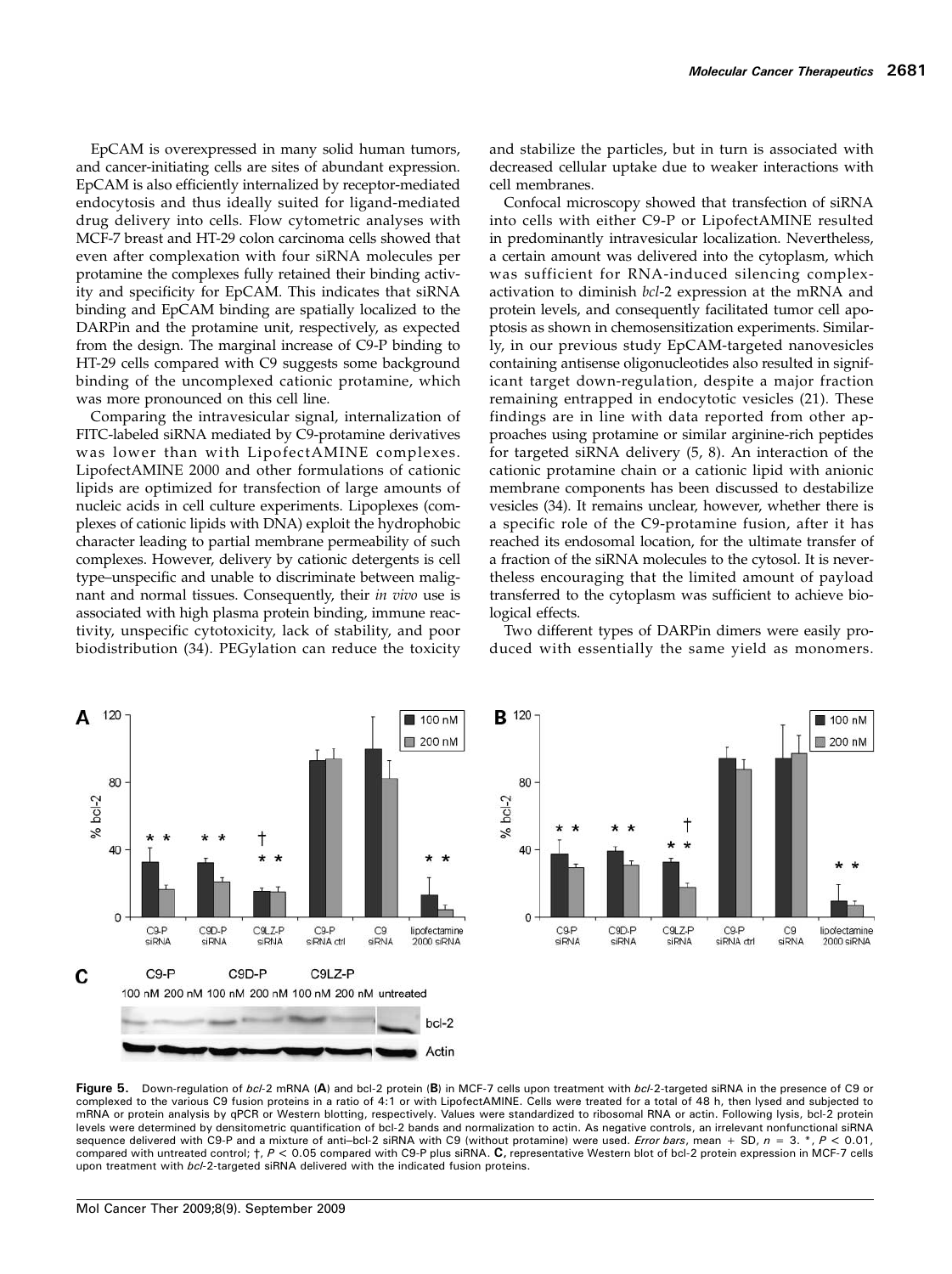

Figure 6. Chemosensitization of EpCAM-positive MCF-7 (A) and EpCAM-negative HEK293T (B) cells to doxorubicin upon treatment with bcl-2-targeted siRNA. The siRNA was added to cells as indicated in the presence of C9 or as complexes with the various C9 fusion proteins (in a ratio of 4:1) or LipofectAMINE 2000. Forty-eight h after transfection, all cell samples were treated with 0.1 μmol/L doxorubicin and another 24 h later the effect on cell viability was determined in MTT assays. Error bars, mean + SD,  $n = 3$ . \*,  $P < 0.001$  compared with untreated control;  $\dagger$ ,  $P < 0.01$  compared with C9P + siRNA.

In one, the two domains are joined by a flexible linker, in the other by a dimerization motif, here a leucine zipper, as previously shown with antibody fragments (35, 36). The relative orientation of the two domains in space is very different (Fig. 1). Whereas in ELISA both strategies lead to an avidity increase, suggesting that epitopes properly oriented for bivalent binding can be found on the plate surface containing immobilized EpCAM, this is not the case on cells. Here, only the zipper-mediated (tail-to-tail) arrangement leads to an avidity gain, suggesting that only in this case, two epitopes can be reached by one molecule.

With all fusion proteins (C9-P, C9D-P, C9LZ-P), efficient bcl-2 down-regulation was achieved in EpCAM-positive cancer cell lines MCF-7 (Fig. 5) and HT-29 (Supplementary Materials). The siRNA was designed as a 2'-O-methyl gapmer sequence (see Materials and Methods), with the flanking region consisting of 2'-O-methyl ribonucleotides and the central part of unmodified ribonucleotides, which provides higher stability against degrading enzymes and reduces off-target effects, especially immune cell activation by interferon-release (37–40).

Consistent with their effect on apparent functional affinity on cells, the different dimerization strategies behaved very different in activity assays. The directly linked bivalent fusion protein C9D-P, not showing an avidity gain with respect to C9-P, also showed no gain in down-regulation of bcl-2 expression in MCF-7 cells. In contrast, C9LZ-P more effectively down-regulated bcl-2 expression, and it had shown an avidity gain. In control experiments, neither a random control siRNA sequence nor the bcl-2–specific siRNA applied in a mixture with C9 (lacking the oligonucleotide binding motif) affected bcl-2 expression. Decreased bcl-2 expression resulted in a significant sensitization of cells to doxorubicin, almost to the same level as upon transfection of siRNA complexed to LipofectAMINE. However, unlike LipofectAMINE, the fusion proteins did not sensitize EpCAM-negative HEK293T cells, confirming that siRNA transfection at high efficiency and specificity is feasible.

Altogether, the strict EpCAM-dependency of the shown biological effects suggests particularly the leucine zipper construct C9LZ-P as a promising nanocarrier for EpCAM-targeted gene therapy as an alternative to liposomal approaches. Optimization of tumor-targeted siRNA delivery is possible by DARPin affinity maturation and/or multimerization, by modification of the siR-NA itself (6, 41) and by new approaches that help improving the translocation of siRNA from endosomes into the cytoplasm.

|  |  |  | Table 1. Chemosensitization of MCF-7 breast cancer cells to doxorubicin |  |  |  |  |  |  |  |  |
|--|--|--|-------------------------------------------------------------------------|--|--|--|--|--|--|--|--|
|--|--|--|-------------------------------------------------------------------------|--|--|--|--|--|--|--|--|

| Treatment (plus doxorubicin)* | $IC_{50}$ (nmol/L) <sup>†</sup> | Fold sensitization <sup>‡</sup> |  |
|-------------------------------|---------------------------------|---------------------------------|--|
|                               | $144 \pm 36$                    |                                 |  |
| siRNA plus C9-P               | $55 \pm 4$                      | 2.6                             |  |
| siRNA plus C9D-P              | $53 \pm 1$                      | 2.7                             |  |
| siRNA plus C9LZ-P             | $35 \pm 20$                     | 4.2                             |  |
| siRNA plus LipofectAMINE 2000 | $27 \pm 6$                      | 5.3                             |  |
| siRNA plus C9                 | $133 \pm 5$                     | 1.1                             |  |

NOTE: Treatment was done as described in the legend to Fig. 6.

\*Doxorubicin concentrations were used in the range of 1 nmol/L to 100 <sup>μ</sup>mol/L, and cell viability was determined in cell proliferation assays. †

<sup>†</sup>IC<sub>50</sub>: concentration at which cell viability/proliferation was inhibited by 50%. Data are reported as mean ± SD,  $n = 3$ .

 $*$ Fold sensitization was determined as the ratio of IC<sub>50</sub> values of doxorubicin after control treatment and treatment with the various complexes.